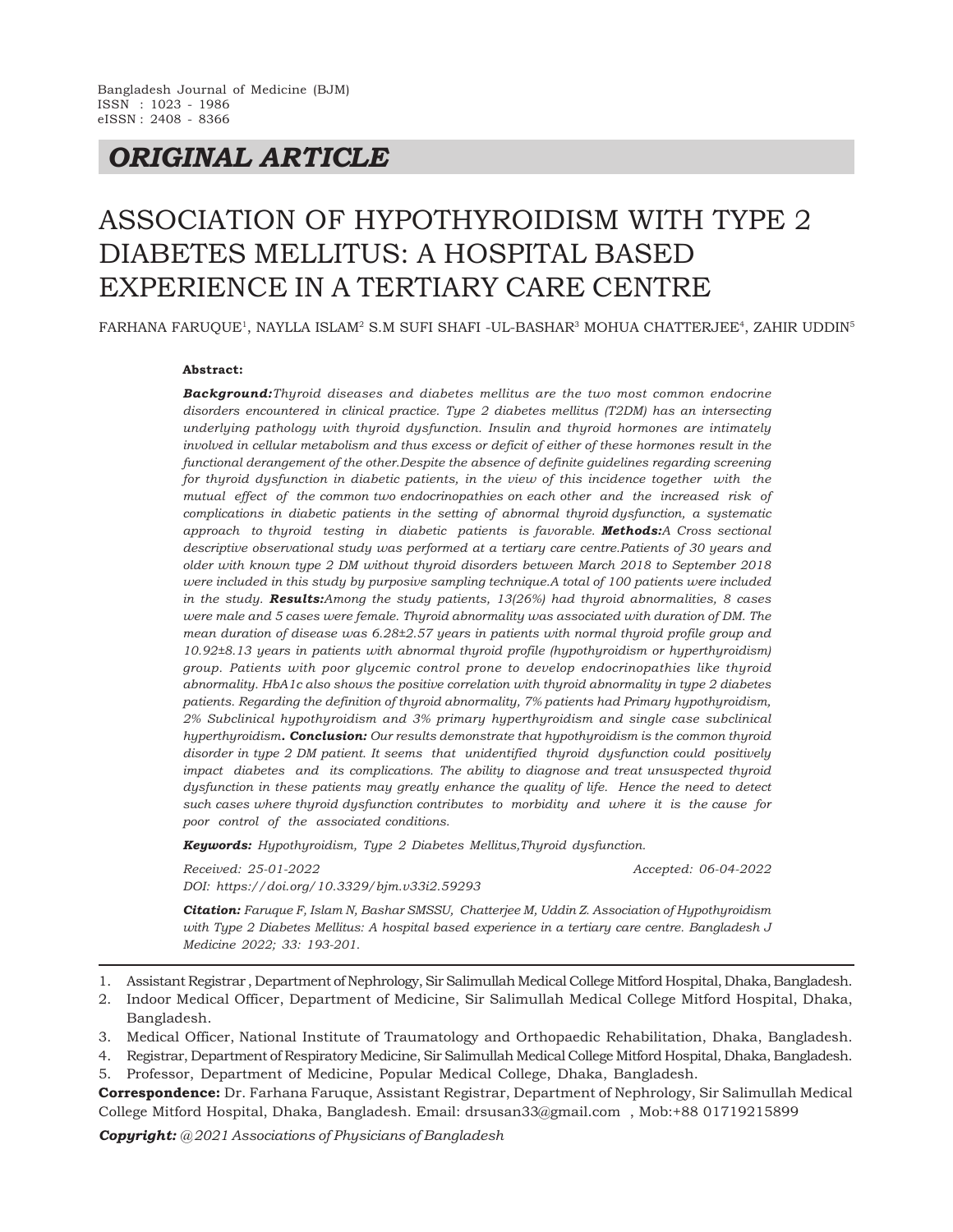# **Introduction:**

Diabetes mellitus is a leading cause of death and disability worldwide. Bangladesh has shown diabetes as a silent killer in adults $^1$  .According to statement of IDF (2015), diabetes prevalence of Bangladesh in the year 2015 is  $7.4\frac{2.3}{3}$ . Diabetes is one of the largest health emergencies of the 21st century. In 2015, IDF estimates that: one in 11adults has diabetes, one in two adults with diabetes is undiagnosed and 12% of global health expenditure is spent on diabetes. Globally 415 million adults have diabetes. By 2040 this will rise to 642 million. In high-income countries, approximately 87% to 91% of all people with diabetes are estimated to have type 2 diabetes. In South-East Asia Region estimates in 2015 indicate that 8.5% (6.8- 10.8%) of the adult population has diabetes. This is equivalent to 78.3 (62.9 to 100.4) million people living with diabetes.<sup>3</sup>

Thyroid disorders are also common, andit is second only to diabetes mellitus as the most common condition to affect the endocrine system<sup>4</sup>. Abnormal thyroid hormone levels can also be found in individuals with diabetes. Thyroid hormones are insulin antagonists, both insulin and thyroid hormones are involved in cellular metabolism and excess and deficit of either one can result in functional derangement of the other<sup>5</sup>. Greater the duration of uncontrolled T2DM in a patient, higher is the chance of thyroid dysfunction. HbA1c can be used as a test to decide if screening for thyroid dysfunction is needed in T2DM patients or not<sup>6</sup>.

Studies have shown that hypothyroidism (Hashimoto's thyroiditis) or hyperthyroidisms (Grave's disease) are associated with diabetes. A meta-analysis reported a prevalence of thyroid dysfunction in patients with diabetes of 11%7. Another study in Bangladesh revealed that 10% of the patients had hypothyroidism and another 9.5% had sub-clinical conditions.Among hypothyroidism group, around 35% of the patients were in between 41-50 years of age group, whereas the lowest age group was 51- 60 years (8.7%). 52% of the patients of hypothyroidism group had diabetes for more than five years<sup>8</sup>.

Insulin resistance is a key pathological feature of type 2 diabetes and also occurs in both hypothyroidism and hyperthyroidism<sup>9</sup>. Study reported that in type 2 diabetic patients the prevalence of hypothyroidism and subclinical hypothyroidism was found to be 10.00% and 15.00% respectively, while the no case found in subclinical hyperthyroidism and prevalence of and hyperthyroidism was found 2.5%. The prevalence of thyroid dysfunction was found to

be higher in type 2 diabetes mellitus subjects as compared to non-diabetic subjects<sup>10</sup>.

A cross-sectional study showed a high prevalence of thyroid dysfunction in the diabetic population which indicates that screening for thyroid disease among patients with diabetes should be routinely performed. The prevalence of new cases of thyroid dysfunction diagnosed and the possible aggravation of classical risk factors such as hypertension and dyslipidemia, arising from an undiagnosed thyroid dysfunction can lead to an increased cardiovascular risk in these patients<sup>11</sup>.

Suzuki et al in their study attributed the abnormal thyroid hormone levels found in diabetic patients to the presence of thyroid hormone binding inhibitor (THBI), an inhibitor of the extra thyroidal conversion enzyme (5-deiodinase) of T4 to T3, and dysfunction of the hypothalamo-pituitary-thyroid axis<sup>12</sup>. These features were observed to be aggravated by stress and poorly controlled diabetes.

The use of oral hypoglycaemic medications in the treatment of patients with type 2 diabetes also has varying effects on thyroid hormone homeostasis. Cappelli et al. in their study evaluated thyroid hormone profiles by studying the interaction between metformin and circulating thyroid function parameters in patients who were started on metformin. This study concluded that the TSHlowering effect of metformin is only seen in untreated hypothyroid patients and with L-T4replacement therapy irrespective of thyroid function test<sup>13-14</sup>.

Altered thyroid hormones have been described in patients with diabetes especially those with poor glycaemic control. In diabetic patients, the nocturnal TSH peak is blunted or abolished, and the TSH response to TRH is impaired<sup>15</sup>. Reduced T3 levels have been observed in uncontrolled diabetic patients. This "low T3 state" could be explained by impairment in peripheral conversion of T4 to T3 that normalizes with improvement in glycaemic control. The abnormal thyroid hormone level may be the outcome of various medications that the diabetic patients were receiving.

Since then a number of studies have estimated the prevalence of thyroid dysfunction among diabetes patients to be varying from 2.2 to 17 %, the most common disorder being subclinical hypothyroidism<sup>1,5-8,10,16-32</sup>. To conclude, there is a high prevalence of thyroid disorders in patients of type 2 diabetes mellitus which was further found to be more in females, elderly patients, patients with uncontrolled diabetes. So regular screening of thyroid function in all type 2 diabetic patients should be done, especially in those with uncontrolled diabetes $33$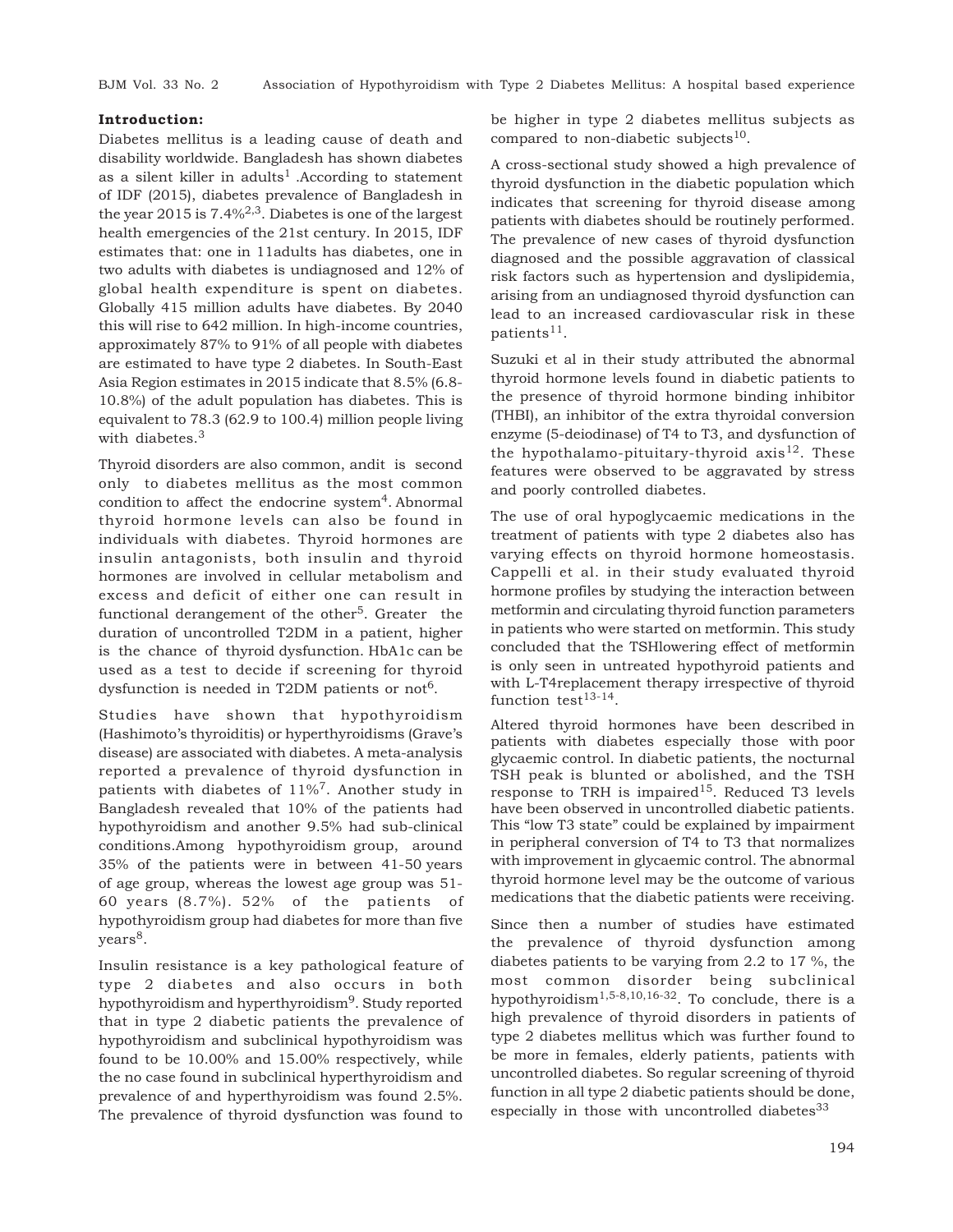Association of Hypothyroidism with Type 2 Diabetes Mellitus: A hospital based experience BJM Vol. 33 No. 2

# **Methods:**

This cross sectional observational study was performrd in indoor and outdoor patients of Sir Salimullah Medical College Mitford Hospital.Patients of 30 years and older with known type 2 DM without thyroid disorders who attended indoor and outpatient department (OPD) of medicine and outpatient department (OPD) of Endocrinology between March 2018 to September 2018 were included in this study by purposive sampling technique.

Patients with Type 1 DM, H/O thyroid disease (thyroid carcinoma,hypothyroidism, and goiter etc.) acute illness (sepsis, acute MI, severe heart failure, recent admission in intensive care unit),hepatic dysfunction,H/O smoking. , pregnancy,H/O bronchial asthma on steroids and patients on treatment with drugs interfering with thyroid function(amiodarone , lithium) were excluded from this study.

The following standard formula is widely used in determining sample size. It was used in this study

$$
n = \frac{z^2 pq}{d^2}
$$

n= the desired sample size

- z= Standard normal deviate usually set at 1.96
- p= Proportion in the population will be 0.5 (0.01-0.99), due to unknown prevalence.

q= 1-p

d= Degree of accuracy which is considered as 0.1

According to this formula the targeted sample will be 96. Therefore 100 samples were taken in this study for convenience.

Subjects or their relatives were briefed about the objectives of the study, risk and benefits, freedom for participating in the study and confidentiality. Informed consent was obtained accordingly. Present and past history of each case record evaluated in detail regarding their general & clinical information. The pre-structured Case Record Form (CRF) was filled up by the study physician herself. The case definitions of operational variable were described. After taking informed written consent 5 cc of venous blood was collected from each patient. After getting the value of free T3, free T4, and TSH level that recorded in data sheet. Patient data such as age, sex, clinical presentation, etc were noted. This questionnaire was used for collection of information by interviewing patients. All the collected data questionnaire were checked very carefully to identify errors in collecting data.

### **Statistical Analysis:**

After collection of all information, these data were checked, verified for consistency and edited for finalized result. After editing and coding, the coded data was directly entered into the computer by using SPSS version 24. Data cleaning validation and analysis was performed using the SPSS/PC software and graph and chart by MS excel. The result was presented in tables. A "*p*" value of <0.5 is considered as significant.

# **Operational definition:**

Normal ranges of thyroid function test in adults are as follows $34$ :

- Free Tri-iodothyronine (FT3): 3.50-8.56 pmol/L
- Free Thyroxine (FT4): 8.56-25.60 pmol/L
- Thyroid Stimulating Hormone(TSH): 0.3-5.0 m IU/L

Depending on the free T3, free T4 and TSH level, the results of thyroid function tests can be classified as follows:

- **1. Euthyroid:** When FT3, FT4, TSH are within normal range.
- **2. Primary hypothyroidism:** When FT4, FT3 are less than normal value and TSH more than 5.0 m IU/L.
- **3. Primary hyperthyroidism**: When FT3, FT4 more than normal and TSH is more than 5.0 m IU/L.
- **4. Subclinical hypothyroidism**: When TSH is more than 5.0 mIU/L and FT3, FT4 are within normal range.
- **5. Subclinical hyperthyroidism**: When TSH is less than 0.3mIU/L and FT3, FT4 are within normal range.

#### **Results:**

In this study 100 patients were included who fulfilled the selection criteria. Out of them 62 were male and 38 were female.Male and female ratio was 1.63:1.Large numbers of respondents came from urban area 68.0%, followed by rural area 32.0%. The *p*-value is 0.565. So the result is not statistically significant.

Socioeconomically patients are grouped into three classes,middle class 42% comprising the major percentage of the patients, which is followed by poor class 38% and remaining are upper class 20%.Highest numbers of patients were in primary level of education (46%), illiterate was 24% , secondary passed 22%, higher secondary passed 8% and none was graduate

Demographic characteristics of the patients are shown in Table I.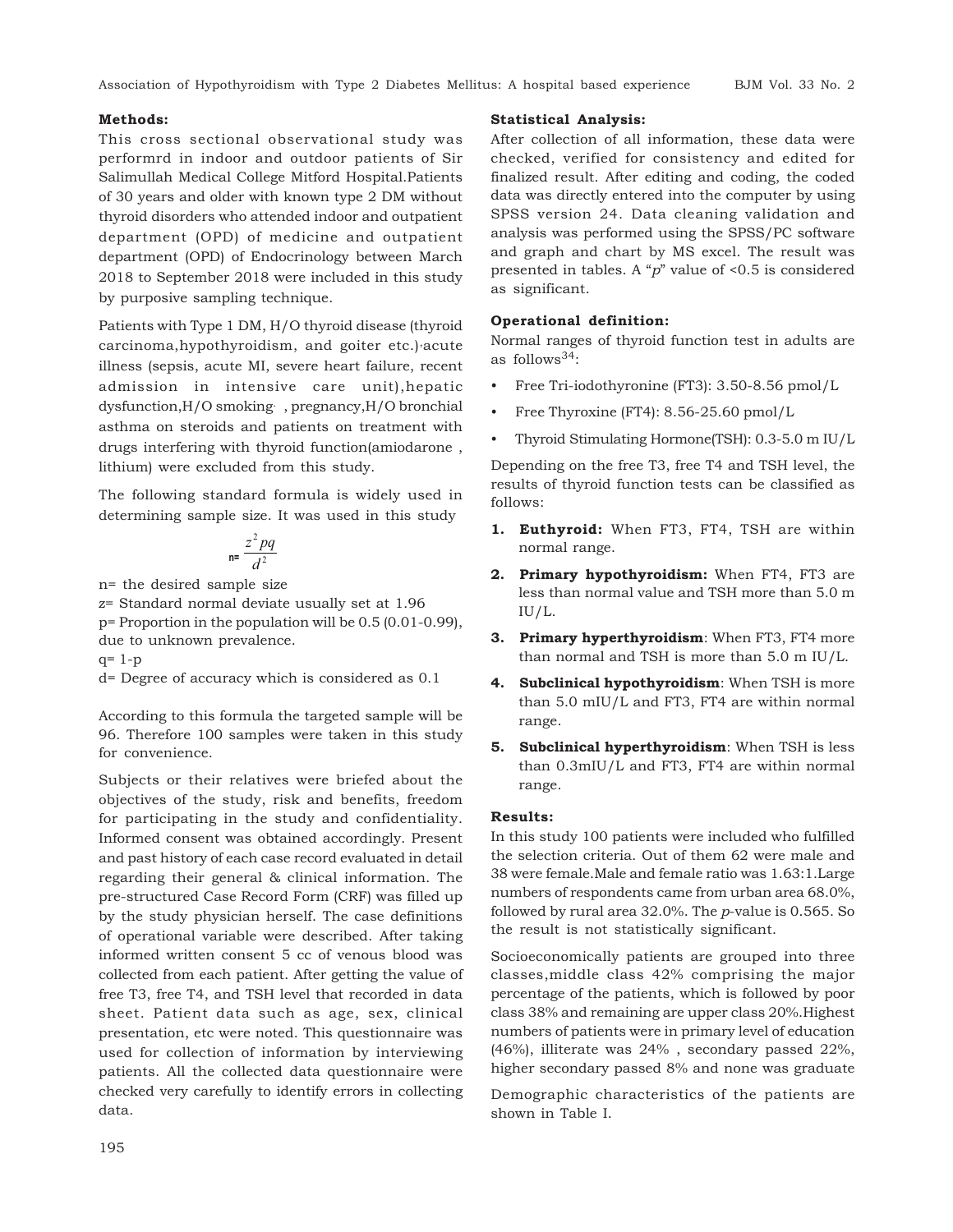BJM Vol. 33 No. 2 Association of Hypothyroidism with Type 2 Diabetes Mellitus: A hospital based experience

| Demographic characteristics of the patients $(n=100)$ |               |                 |          |  |  |
|-------------------------------------------------------|---------------|-----------------|----------|--|--|
| Age (years)                                           | Frequency     | Total           |          |  |  |
|                                                       | Male $(n=62)$ | Female $(n=38)$ |          |  |  |
| 30-40                                                 | 4(6.45%)      | $6(15.78\%)$    | 10(10.0) |  |  |
| 41-50                                                 | 30(48.38%)    | 14(36.84%)      | 44(44.0) |  |  |
| 51-60                                                 | 22(35.48%)    | 10(26.31%)      | 32(32.0) |  |  |
|                                                       |               |                 |          |  |  |

>60 6(9.67%) 8(21.05% 14(14.0)

Mean  $\pm$  SD 49.7  $\pm$  8.23

**Table I**

In the study, the maximum incidence was seen in the 4th decade 44.0%, next to it was the 5th decade 32.0%. Highest incidence of male and female patients was in age group between 41-50 years, 48.38% and 36.84% respectively. Mean age of the patient was 49.7 ± 8.23 years.

Majority of diabetic patients were suffering for more than 6 year 62%. Only 12% of patient had history of DM <1 years. This is shown in table II.

| Table II                                  |
|-------------------------------------------|
| Duration of diabetes mellitus ( $n=100$ ) |

| Duration of DM | Number of | Percentage |
|----------------|-----------|------------|
|                | patients  | (%)        |
| $\leq$ 1 years | 12        | 12.0       |
| $1-5$ years    | 26        | 26.0       |
| 6-9 years      | 38        | 38.0       |
| $>10$ years    | 24        | 24.0       |

Assessment of serum tri-iodothyronine  $(T_3)$  level, serum thyroxine  $(T_4)$  level and serum Thyroid Stimulating Hormone (TSH) level in study subject are shown respectively in Table III, Table IV and Table V.

**Table III** *Assessment of serum tri-iodothyronine (T<sup>3</sup> ) levels in study subject (n=100)*

| Serum $FT_3$ | Male $(n=62)$ |               |      | Female $(n=38)$ | Ρ     |
|--------------|---------------|---------------|------|-----------------|-------|
| (pmol/L)     | No.           | $\frac{0}{0}$ | No.  | $\frac{0}{0}$   | value |
| 1.86         | 8             | 12.9          | 6    | 15.7            |       |
| 1.86-6.43    | 49            | 79.0          | 30   | 78.9            |       |
| >6.43        | 5             | 8.0           | 2    | 5.2             | 0.086 |
| Total        | 62            | 100.0         | 38   | 100.0           |       |
| Mean±SD      | 4.86          | ±1.3          | 4.62 | ±1.8            |       |

**Table IV** *Serum thyroxine (T<sup>4</sup> ) levels in study subject (n=100)*

| Serum $FT_4$ | $Male(n=62)$    |       | Female $(n=38)$ |                  | P                    |
|--------------|-----------------|-------|-----------------|------------------|----------------------|
| (pmol/L)     | No.             | $\%$  | No.             | $\%$             | value                |
| 59.14        | 10              | 16.1  | 6               | 15.7             |                      |
| 9.14–23.18   | 48              | 77.4  | 29              | 76.3             |                      |
| >23.18       | 4               | 6.4   | 3               | 7.8              | $0.044$ <sup>s</sup> |
| Total        | 62              | 100.0 | 38              | 100.0            |                      |
| Mean±SD      | $17.25 \pm 1.5$ |       |                 | $18.57 \pm 1.82$ |                      |

**Table V** *Study of serum thyroid-stimulating hormone (TSH) levels in study subject (n=100)*

| Serum TSH     |     |                |     | Male( $n=62$ ) Female ( $n=38$ ) |       |
|---------------|-----|----------------|-----|----------------------------------|-------|
| (uIU/ml)      | No. | $\frac{0}{0}$  | No. | $\%$                             | value |
| < 0.47        | 4   | 6.4            | 4   | 10.5                             |       |
| $0.47 - 5.01$ | 46  | 74.1           | 28  | 73.6                             |       |
| >5.01         | 12  | 19.3           | 6   | 15.7                             | 0.026 |
| Total         | 62  | 100.0          | 38  | 100.0                            |       |
| $Mean \pm SD$ |     | $3.68 \pm 1.4$ |     | $3.12 \pm 1.1$                   |       |

Status of thyroid function test in the study subject was depicted in figure I



**Fig.-1:** *Status of thyroid function test amongst the study subject (n=100)*

Association of thyroid abnormality with duration of DM was presented in Table VI

**Table VI** *Association of thyroid abnormality with duration of DM*

| Duration       | Number of patients            | p-               |       |
|----------------|-------------------------------|------------------|-------|
| of DM          | Euthyroid state<br>Hypo/hyper |                  | value |
|                | $(n=74)$                      | thyroid $(n=26)$ |       |
| $\leq$ 1 years | $12(16.21\%)$                 |                  |       |
| $1-5$ years    | 24(32.43%)                    | $2(7.69\%)$      |       |
| 6-9 years      | 28(37.83%)                    | 10(38.46%)       | 0.012 |
| $>10$ years    | 10(13.51%)                    | 14(53.84%)       |       |
| Mean $\pm$ SD  | $6.28 \pm 2.57$ yr            | 10.92±8.13 yr    |       |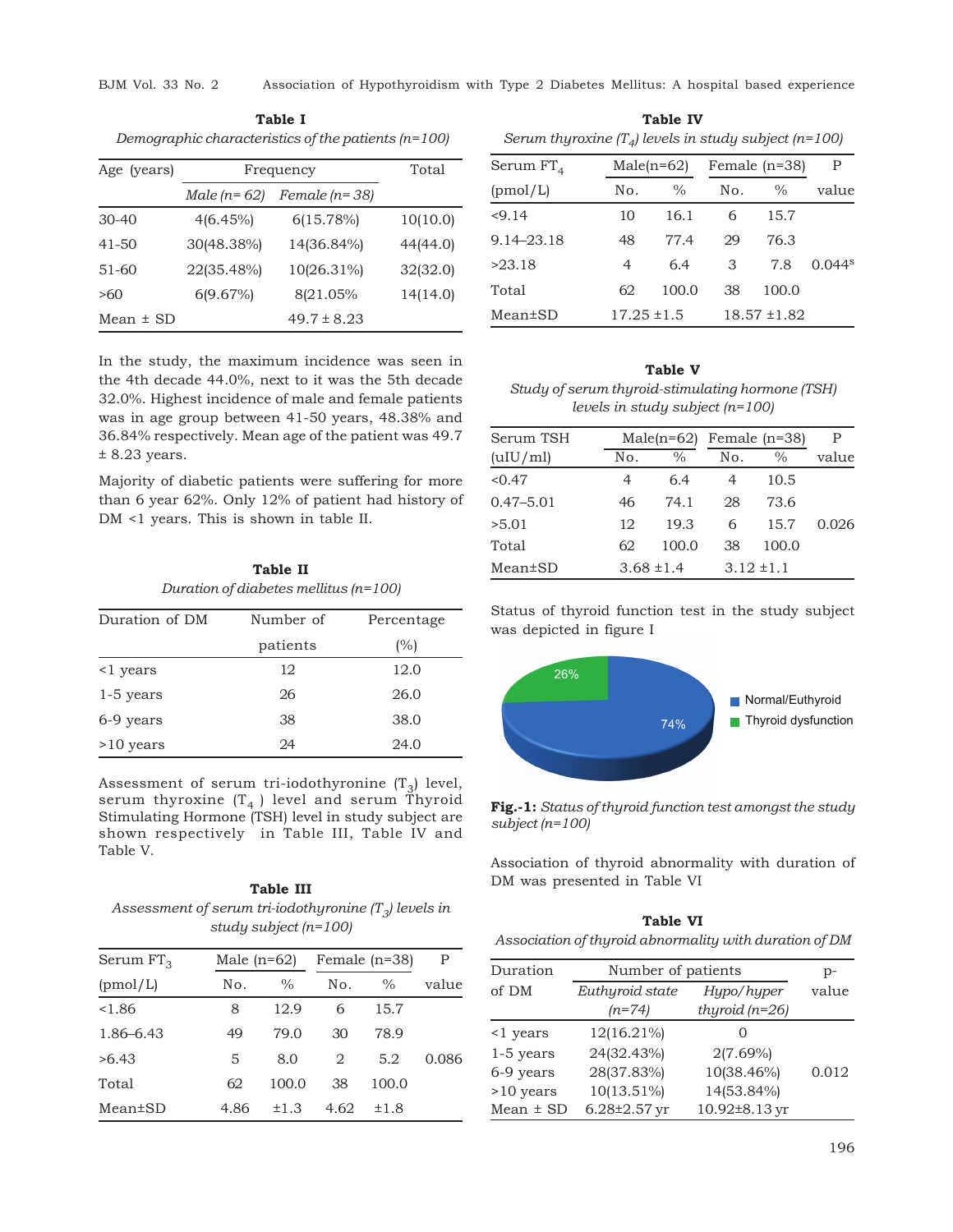Figure 2 represented the relationship between HbA1C and thyroid status in study subject.



**Fig.-2:** *Relationship between HbA1C and thyroid status in study subject (n=100)*

Association of Hypothyroidism with Type 2 Diabetes Mellitus among 26 patients with thyroid dysfunction was depicted in Figure 3



**Fig.-3:** *Association of Hypothyroidism with Type 2 Diabetes Mellitus (n=26)*

The pattern of thyroid abnormality among the 26 patients with thyroid dysfunction was shown in Table VII

| Variable                    |             | p-value     |       |       |
|-----------------------------|-------------|-------------|-------|-------|
|                             | $M(n=16)$   | $F(n=10)$   | Total |       |
| Primary hypothyroidism      | $8(50.0\%)$ | $6(60.0\%)$ | 14    | 0.400 |
| Subclinical hypothyroidism  | $4(25.0\%)$ | 0           | 4     |       |
| Primary hyperthyroidism     | $4(25.0\%)$ | $2(20.0\%)$ | 6     |       |
| Subclinical hyperthyroidism | $\Omega$    | $2(20.0\%)$ | 2     |       |
| Total                       | 26          |             |       |       |

**Table VII** *Pattern of thyroid abnormality in the study population (n=26)*

# **Discussion:**

A total 100 patients of type 2 diabetes mellitus in department of medicine and department of endocrinology, SSMC Mitford Hospital were selected. Maximum incidence was seen in the 4th decade 44.0%, next to it was the  $5<sup>th</sup>$  decade 32.0%. Highest incidence of male and female patients was in age group between 41-50 years, 48.38% and 36.84% respectively. Mean age of the patient was  $49.7 \pm 8.23$ years. Out of 50 cases (62%) cases were male and (38%) were female. Male and female ratio was 1.63:1.

Findings are consistent with result of other studies, e.g. Study in Bangladesh by Akter S; et al. reported that diabetes and prediabetes are highly prevalent among individuals aged 35 years or more in Bangladesh2. The risk of both diabetes and prediabetes was increased in older<sup>35</sup>. WHO listed 10 countries to have the highest numbers of people with

diabetes in 2000 and 2030. According to this report, Bangladesh has 3.2 million of diabetic subjects in 2000 and the number is expected to increase to a staggering 11.1 million by 2030 placing her among the top 10 countries with diabetes<sup>36</sup>. Vij V et al reported that Type-2 diabetes mellitus is commonly associated with altered thyroid function. Mean age of the patients was  $43.45 \pm 3.18$  year<sup>4</sup>. In a study both the diabetic and the control group are age and sex matched. The mean age (in years) of diabetic group is 55.75±8.45 and for the control group it is 54.47±9.2437.

Large numbers of respondents came from urban area (68.0%), followed by rural area (32.0%). Socioeconomically patients are grouped into three classes. Among the patients the middle class (42%) comprising the major percentage of the patients. Maximum numbers of patients were in primary level of education (46%) and illiterate was 24% patients.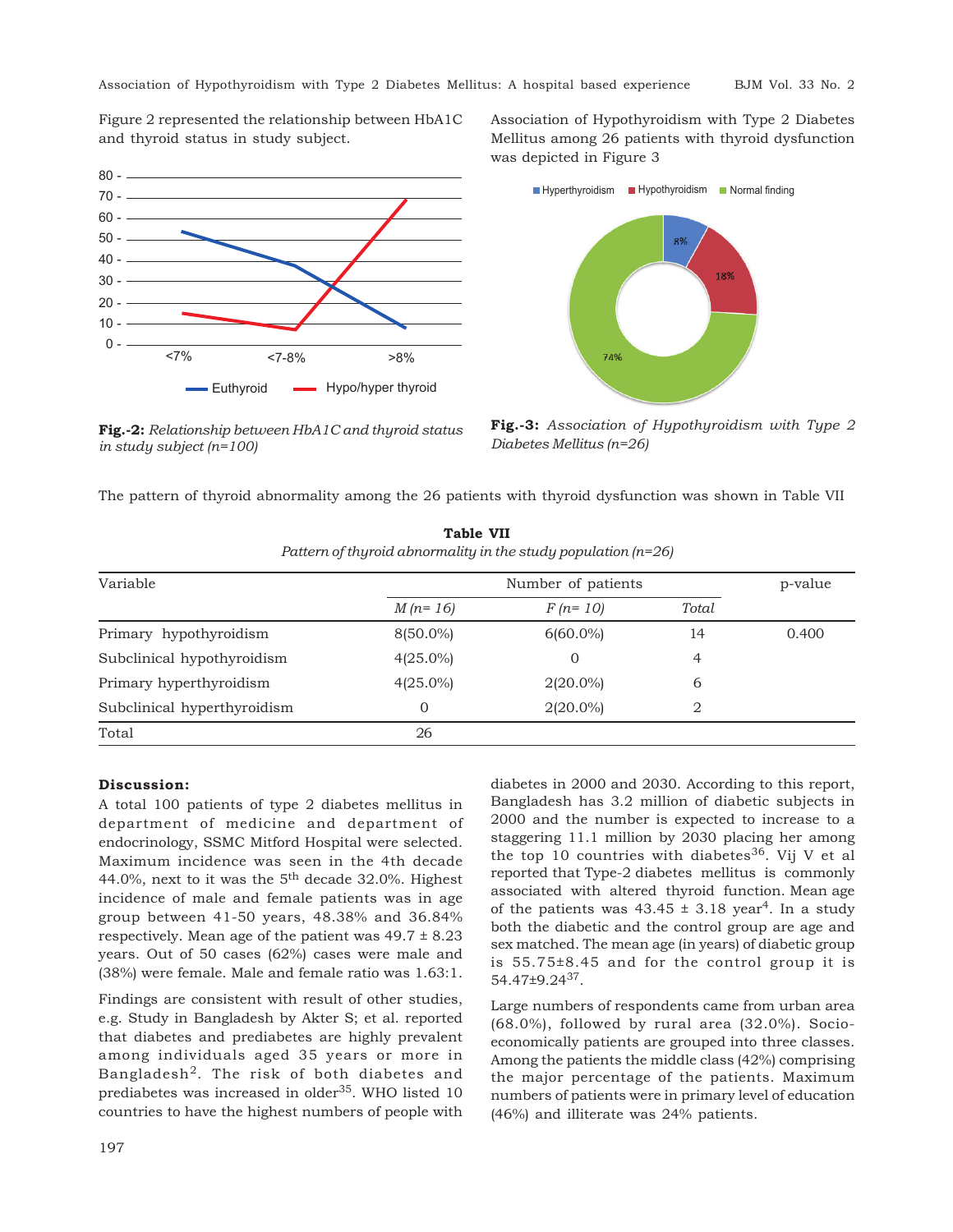BJM Vol. 33 No. 2 Association of Hypothyroidism with Type 2 Diabetes Mellitus: A hospital based experience

Present study shows 26% of patients had thyroid abnormalities. Among them 8 cases were male and 5 cases were female. Findings are accordance with other study findings. In a study, maximum number of T2DM patients with thyroid dysfunction belonged to the age group of more than 60 years i.e. 19 out of 40 abnormal cases (47.50%) and 5 out of 9 abnormal controls (55.56%). The percentage of thyroid dysfunction was greater in male T2DM patients (M:F1.3:1). Sub-clinical hyperthyroidism was predominant in both sexes of cases as well as  $controls<sup>19</sup>$ .

Our study demonstrated that majority of diabetic patients were suffering for more than 6 year (62%). In this series only 12% of patient had history of DM <1 years. Thyroid abnormality is associated with duration of DM. The mean duration of disease (DM) was 6.28±2.57 years in patients with normal thyroid profile and 10.92±8.13 years in patients with abnormal thyroid profile (hypothyroidism or hyperthyroidism). The mean duration of disease was highly significant when both the patient subgroups were compared. The p-value is .012312. The result is statistically significant.

All these findings are similar with the result of other study<sup>4</sup>. In a study, Out of the 80 type 2 diabetic subjects studied, 28.75% showed abnormal thyroid function (22.50% had hypothyroidism and 6.25% had hyperthyroidism) and 71.25% showed normal thyroid hormone level. The incidence of hypothyroidism was more in females as compared to the males in type 2 diabetes (Males 12.5 %, Females 32.50 %). Hypothyroidism was present in 22.50% patients, of which 13.75% had subclinical hypothyroidism and 8.75% had primary hypothyroidism. The ability to diagnose and treat unsuspected hypothyroidism in type 2 diabetic patients may result in better control of the diabetic state, thereby greatly enhancing the quality of life<sup>4</sup>. FPG and HbA1c were significantly higher in diabetic patients as compared to the nondiabetic subjects. The serum levels of T3, T4, FT3 and FT4 were significantly lower in diabetic subjects as compared to the non-diabetic subjects while level of serum TSH was significantly higher in diabetic subjects as compared to the non-diabetic subjects<sup>4</sup>.

This study demonstrated that, 54.05 % of subjects with normal thyroid profile in the study group had glycosylated haemoglobin of less than 7% (good glycemic status). This is in contrast to the fact that 69.23% subjects diagnosed with abnormal thyroid profile had glycosylated haemoglobin of more than or equal to 8% (poor glycemic control). Patients with

poor glycemic control prone to development of endocrinopathies like thyroid abnormality. HbA1c also predicts the positively correlated with thyroid abnormality in type 2 diabetes patients. Findings are consistent with result of other study. Vikhe V et  $al^{38}$ The prevalence of thyroid dysfunction among type 2 DM patients is very high (30%) with subclinical hypothyroidism being the most common. The level of T3 and T4 were significantly lower while the level of TSH was significantly higher in type 2 diabetics as compared to non-diabetics. From the 50 diabetic subjects studied, 30% showed abnormal thyroid hormone levels (22 % had hypothyroidism and 8% had hyperthyroidism).

Another study37 reported that low serum T3 level in diabetic subjects as compared to the control group. The mean levels of serum T4 and TSH levels were comparable between the two groups. Fifty one percent of subjects with normal thyroid profile in the study group had glycosylated haemoglobin of less than 7 %. The mean duration of disease (DM) was 5.98±4.23 years in patients with normal thyroid profile and 12.92±5.48 years in patients with abnormal thyroid profile (hypothyroidism or hyperthyroidism). The mean duration of disease was highly significant when both the patient subgroups in the diabetic group were compared $37$ . Present study demonstrated that, prevalence of hypothyroidism is common among overall thyroid dysfunction, 18.0% of patients. Hypothyroidisms were present in 8.0% of patients.

The reported prevalence of thyroid disorders in the diabetic population varies with the characteristics of the study population. A study was carried out among diabetic patients in Calabar, Nigeria reported a high incidence (46.5%) of abnormal thyroid hormone levels among diabetic patients; the prevalence of hypothyroidism was higher in women than in men, while the prevalence of hyperthyroidism was higher in males<sup>39</sup>. Similarly, Radaideh et al. in Jordan, reported a prevalence of thyroid dysfunction in type 2 diabetic patients of 12.5%40. Bal et al. in India also found a prevalence of thyroid diseases of 40.4% among 184 type 2 diabetic patients, with a positive correlation with age of patient in the thyroid dysfunction group<sup>41</sup>.

Pasupathi et al. investigated the effect of diabetes on thyroid hormone levels and other biochemical variables. In their study, it was found that the levels of TSH were significantly decreased, whereas the levels of T4 and free T4 (FT4) were significantly increased, in diabetic patients compared with control subjects. However, the T3 and FT4 levels did not differ significantly between groups<sup>42</sup>. Islam et al. investigated thyroid hormone levels in 52 uncontrolled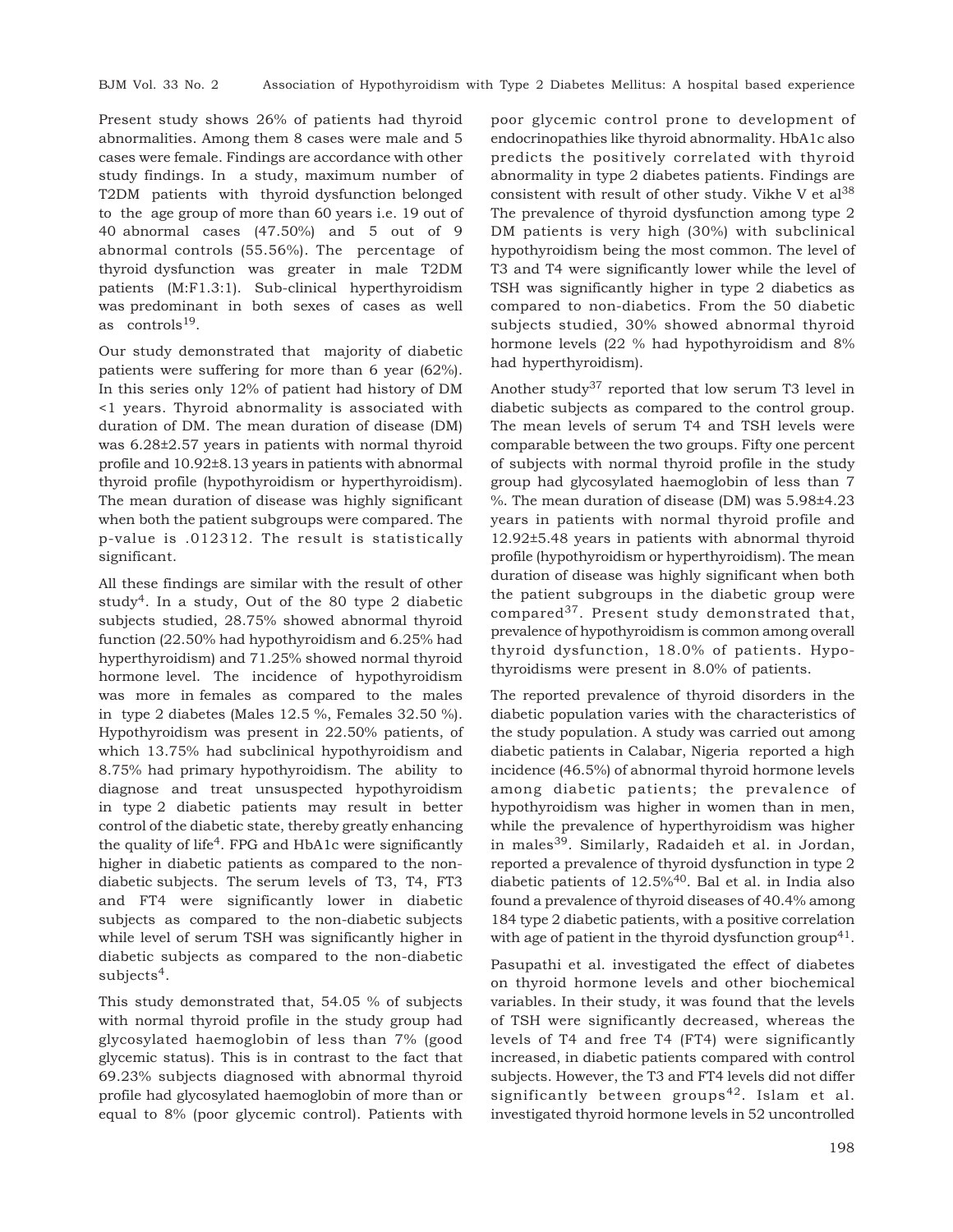diabetic patients and 50 controlled subjects. They reported that patients with type 2 diabetes had significantly lower serum FT4 levels compared with the control and study subjects<sup>43</sup>. Bazrafshan et al. in their study of 210 type 2 diabetic patients assessed the relationship between thyroid dysfunction and diabetes. The observed disorders included goiter (30%), sub-clinical hypothyroidism (13%), clinical hypothyroidism (4%), and clinical hyperthyroidism (0.5%). A significant positive correlation was observed between haemoglobin (HbA1c) concentration and TSH levels among the subjects<sup>44</sup>.

A cross sectional study in Bangladesh shows prevalence rate of thyroid dysfunction was 10%. Females were found with higher rate of thyroid dysfunction (78.3%) with male (21.7%). The majority of the patients had diabetes for more than a fiveyear duration (52%). Patients aged between 41-50 years were found to be more affected with thyroid dysfunction  $(34.8\%)^{45}$ .

# **Conclusion:**

There is higher prevalence of thyroid disorders in type 2 diabetics. This finding is more common in diabetic females. The most common thyroid disorder is hypothyroidism. The association of thyroid disorder with diabetes is more frequent in diabetics who have deranged metabolic control. Thyroid also influences the glycosylated haemoglobin levels. Thus, biochemical screening for thyroid disease is justified in diabetic patients in view of high yield demonstrated in this study and the likelihood of symptoms of thyroid disease being masked by the diabetic state and thyroid aggravating the diabetic picture. The approach of using a screen test to explore thyroid disorders was not effective, rather routine screening is recommended for all type 2 diabetes patients to reduce the burden of the disease.

#### **Limitations:**

This study was not without limitation. One of the limitations of the study was small sample size. Also it was a single centre study. Only patients of Sir Salimullah Medical College Mitford Hospital were taken for the study. So this will not reflect the overall picture of the country. A large scale study needs to be conducted to reach to a definitive conclusion. Study was conducted in a tertiary care hospital which may not represent the real scenario of primary or secondary care centre.

# **Conflict of Interest:**

The authors stated that there is no conflict of interest in this study.

#### **Funding:**

No specific funding was received for this study**.**

#### **Ethical consideration:**

The study was conducted after approval from the ethical review committee. The confidentiality and anonymity of the study participants were maintained

#### **Acknowledgement:**

Thankful to all doctors, nurses and medical stuff of Department of Medicine and Endocrinology , Sir Salimullah Medical College Mitford Hospital; Dhaka, Bangladesh for their best and kind support for collection of data for this study.

#### **References:**

- 1. Moslem F et al.: Prevalence of Thyroid Dysfunction among Type-2 Diabetes Patients in an Urban Diabetes Hospital, Bangladesh. Open Science Journal of Clinical Medicine 2015; 3(3): 98-102.
- 2. Akter S, Rahman M, Abe S, and Sultana P.Prevalence of diabetes and prediabetes and their risk factors among Bangladeshi adults: a nationwide survey. Bull World Health Organ, 2014;92:204-213. https:/ /doi.org/10.2471/BLT.13.128371 PMid:24700980 PMCid:PMC3949596
- 3. IDF diabetes atlas, seventh edition-2015. International Diabetes Federation. 2015. http:// www.idf.org/membership/sea/bangladesh. Retrieved on June 2016.
- 4. Vij V, Chitnis P, Gupta V. Evaluation of thyroid dysfunction among type II Diabetic patients. Int J Pharm Bio Sci 2012; 2(4): 150-155.
- 5. Nicholas A. Type 2 diabetes mellitus and thyroid dysfunction: an intertwined duo. African Journal of Diabetes Medicine, 2015; Vol 22; No 2: 21-23.
- 6. Amit A, Swati C, Jyotsna B. Evaluation of Thyroid Function Tests in Patients with Uncontrolled Type 2 Diabetes Mellitus. Int J of Health Sci& Res 2014;4(5): 129-135.
- 7. Kadilaya R, Peter R, Okosieme OE. Thyroid dysfunction in patients with diabetes: clinical implications and screening strategies. Int J ClinPract 2010; 64(8): 1130-9. https://doi.org/ 10.1111/j.1742-1241.2010.02376.x PMid:2064 2711
- 8. Moslem F et al.: Prevalence of Thyroid Dysfunction among Type-2 Diabetes Patients in an Urban Diabetes Hospital, Bangladesh. Open Science Journal of Clinical Medicine 2015; 3(3): 98-102.
- 9. Brenta G, Ceh FS, Pisarer M, et al. Acute hormone withdrawal in athyreotic patients results in a state of insulin resistance. Thyroid 2009; 19(6): 665-9. https://doi.org/10.1089/thy.2009.0108 PMid:19499994 PMCid:PMC2857442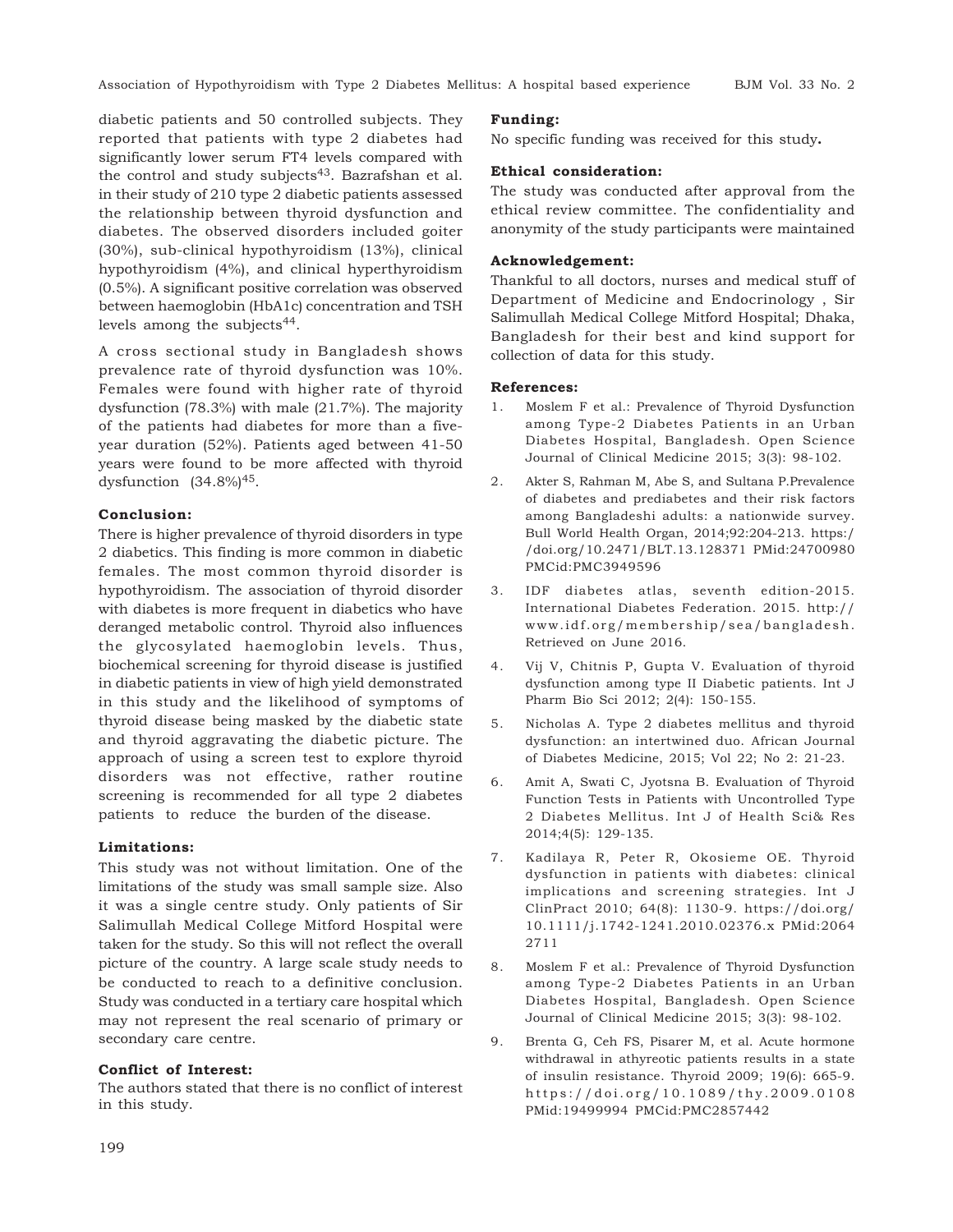BJM Vol. 33 No. 2 Association of Hypothyroidism with Type 2 Diabetes Mellitus: A hospital based experience

- 10. Raghuwanshi P, Rajput D, Ratre B et al. Evaluation of thyroid dysfunction among type 2 diabetic patients. Asian Journal of Medical Sciences 2015; 6(3):33-37. https://doi.org/10.3126/ajms.v6i3. 10814
- 11. Palma C, Pavesi M, Nogueira V et al. Prevalence of thyroid dysfunction in patients with diabetes mellitus. Diabetology& Metabolic Syndrome 2013,5:58 https://doi.org/10.1186/1758-5996-5- 58 PMid:24499529 PMCid:PMC3852595
- 12. Suzuki J, Nano M, Gemma R, et al. The mechanism of thyroid hormone abnormalities in patients with diabetes mellitus. NippanNiabunpiGakkiZasshi 1994; 7: 465-70. https://doi.org/10.1507/ endocrine 1927.70.4\_465 PMid:7958096
- 13. Vigersky RA, Filmore-Nassar A, Glass AR. Thyrotropin suppression by metformin. J ClinEndocrinol and Metabol 2006; 91(1): 225-7. https://doi.org/10.1210/jc.2005-1210 PMid: 16219720
- 14. Cappelli C, Rotondi M, Pirola, et al. Thyrotropin levels in diabetic patients on metformin treatment. Eur J Endocrinol 2012; 167(2): 261-5. https:// doi.org/10.1530/EJE-12-0225 PMid:22645202
- 15. N.T. Gursoy and E. Tuncel, "The relationship between the glycemic control and the hypothalamuspituitarythyroid axis in diabetic patients," Turkish Journal of Endocrinology andMetabolism, 1999, vol. 4: pp. 163-168
- 16. P. Perros, R. J. McCrimmon, G. Shaw, and B. M. Frier, "Frequency of thyroid dysfunction in diabetic patients: value of annual screening," Diabetic Medicine, vol. 12, no. 7, pp. 622- 627, 1995. https:/ /doi.org/10.1111/j.1464-5491.1995.tb00553.x PMid: 7554786
- 17. Wang C. The Relationship between Type 2 Diabetes Mellitus and Related Thyroid Diseases. Journal of Diabetes Research 2013:2-9. https://doi.org/ 10.1155/2013/390534 PMid:23671867 PMCid:PMC 3647563
- 18. Suhail M. Thyroid Function Tests of Type 2 Diabetic Patients in Baghdad Governorate ( El-Mahmoodiya District). Medical Journal of Babylon 2014; 11(1): 162-168.
- 19. Amit A, Swati C, Jyotsna B. Evaluation of Thyroid Function Tests in Patients with Uncontrolled Type 2 Diabetes Mellitus. Int J of Health Sci& Res 2014;4(5): 129-135.
- 20. Hage M, Zantout M, Azar S. Thyroid Disorders and Diabetes Mellitus. Journal of Thyroid Research 2011:2-7. https://doi.org/10.4061/2011/439463 PMid:21785689 PMCid:PMC3139205
- 21. J.D. Baxter and P.Webb, "Thyroid hormone mimetics: potential applications in atherosclerosis, obesity and type 2 diabetes,"Nature Reviews Drug

Discovery, 2009; 8(4):308-320. https://doi.org/ 10.1038/nrd2830 PMid:19337272

- 22. Shah, S.N. Thyroid disease in diabetes mellitus. J Assoc Physicians India. 2007;32(12):1057- 1059.
- 23. F. A. Coller and C. B. Huggins, "Effect of hyperthyroidism upon diabetes mellitus: striking improvement in diabetes mellitus from thyroidectomy," Annals of Surgery, 1927; vol. 86, no.6, pp.877-884. https://doi.org/10.1097/ 00000658-192712000-00009 PMid:17865795 PMCid:PMC 1399508
- 24. G. Brenta, S. Danzi, and I. Klein, "Potential therapeutic applications of thyroid hormone analogs," Nature Clinical Practice Endocrinology and Metabolism, 2007, vol. 3, No. 9 pp.632-640. https:/ /doi.org/10.1038/ncpendmet0590
- 25. F. Goglia, M. Moreno, and A. Lanni, "Action of thyroid hormones at the cellular level: the mitochondrial target," FEBS Letters, 1999, vol. 452, no.3,pp.115-120. https://doi.org/10.1016/S0014- 5793(99)00642-0
- 26. Ramachandran A, Das A K. Diabetology. In: Shah Siddharth N, Anand M Paul, editors. API Textbook of Medicine. 7th ed. Mumbai: The Association of Physicians of India; 2003. p. 1097-8
- 27. Chandra Yadav S, Saldhana A and Majumdar B. Status of thyroid profile in type-2 DM. Journal of Nobel Medical College (2012), Vol.1 No.2:64-70. https://doi.org/10.3126/jonmc.v1i2.7302
- 28. Wild S, Roglic G, Green A, et al. Global prevalence of diabetes. Estimates for the year 2000 and projections for 2030. Diabetes Care 2004; 27: 1047- 53. https://doi.org/10.2337/diacare.27.5.1047 https://doi.org/10.2337/diacare.27.10.2569-a PMid:15111519
- 29. Zimmat P, Albert KG, Shaw J. Global and societal implications of the diabetes epidemic. Nature 2001; 414 (6865): 782-7. https://doi.org/10.1038/ 414782a PMid:11742409
- 30. Ravishankar D, Champakamalini D, Venkatesh D, Mohsin D. A prospective study of thyroid dysfunction in patients with Type 2 diabetes in general population. I Med Pub Journals 2013;5(1):1- 8.
- 31. Wu P. Thyroid Disease and Diabetes. CliDia 200; 18(1). Downloaded from: http://journal.diabetes. org/clinicaldiabetes/v18n12000/pg38.htm.
- 32. Udiong C, Udoh A and Etukudoh M. Evaluation of thyroid Function in Diabetes Mellitus. Indian Journal of Clinical Biochemistry, 2007 / 22 (2) 74- 78. https://doi.org/10.1007/BF02913318 PMid:23105687 PMCid:PMC3453810
- 33. Khurana A, Dhoat P, Jain G. Prevalence of thyroid disorders in patients of type 2 diabetes mellitus. JIACM 2016; 17(1): 12-15